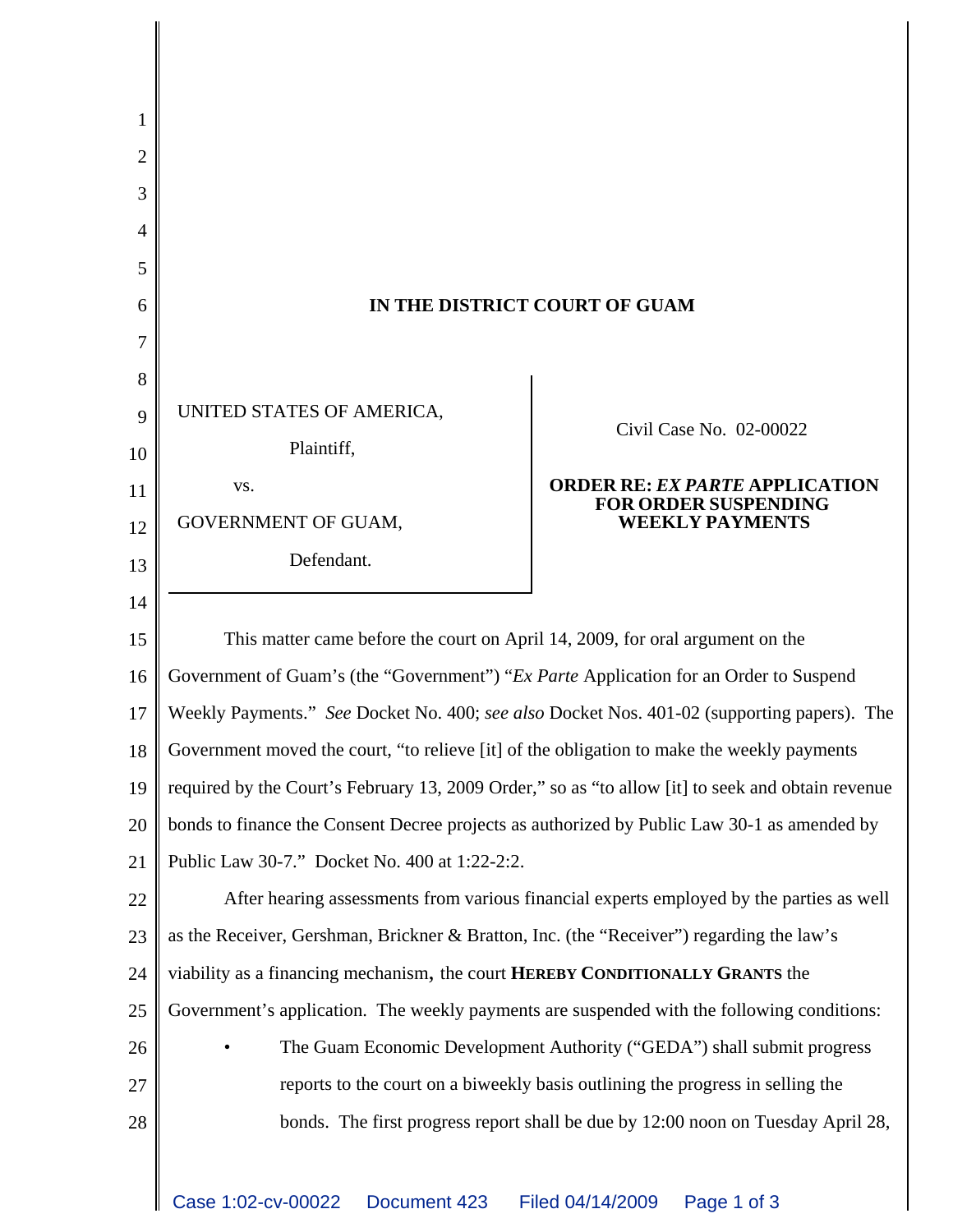| $\mathbf{1}$   | 2009 and shall continue every two weeks thereafter. However, should events                                                                                                                                                                                                                             |  |
|----------------|--------------------------------------------------------------------------------------------------------------------------------------------------------------------------------------------------------------------------------------------------------------------------------------------------------|--|
| $\overline{2}$ | occur that affect the success of the Government's efforts to sell the bonds in a                                                                                                                                                                                                                       |  |
| 3              | timely manner, GEDA shall immediately notify the court, without regard to this                                                                                                                                                                                                                         |  |
| 4              | timetable;                                                                                                                                                                                                                                                                                             |  |
| 5              | Consistent with the court's order appointing the Receiver (see Docket No. 239),                                                                                                                                                                                                                        |  |
| 6              | GEDA shall fully cooperate with the Receiver in providing timely access to all                                                                                                                                                                                                                         |  |
| 7              | draft and final financing documents;                                                                                                                                                                                                                                                                   |  |
| 8              | The trustee appointed by the Government in connection with the bonds to finance                                                                                                                                                                                                                        |  |
| 9              | the Consent Decree projects shall work cooperatively with Citibank, N.A. in its                                                                                                                                                                                                                        |  |
| 10             | role as Trustee for the Receiver throughout the period of construction; and                                                                                                                                                                                                                            |  |
| 11             | The Receiver is authorized to seek a fair market value opinion from a third-party                                                                                                                                                                                                                      |  |
| 12             | independent of the underwriter to evaluate whether the Government's Solid                                                                                                                                                                                                                              |  |
| 13             | Waste Management Division has obtained a fair market price on the bonds to                                                                                                                                                                                                                             |  |
| 14             | fund the Consent Decree projects.                                                                                                                                                                                                                                                                      |  |
| 15             | Additionally, the court orders the Receiver, the United States Environmental Protection                                                                                                                                                                                                                |  |
| 16             | Agency, and any other appropriate federal or local governmental agency, to provide expedited                                                                                                                                                                                                           |  |
| 17             | assistance to the Government in securing the United States Department of Agriculture loan for                                                                                                                                                                                                          |  |
| 18             | the Consent Decree projects.                                                                                                                                                                                                                                                                           |  |
| 19             | In the event the Government fails to obtain and make available at least \$120 million of                                                                                                                                                                                                               |  |
| 20             | bond funding <sup>1</sup> for the Consent Decree projects by June 30, 2009, the weekly payments shall                                                                                                                                                                                                  |  |
| 21             | automatically be reinstated and the Government shall deposit the full amount of cash that would                                                                                                                                                                                                        |  |
| 22             | have been deposited had the weekly payments not been suspended. <sup>2</sup>                                                                                                                                                                                                                           |  |
| 23             |                                                                                                                                                                                                                                                                                                        |  |
| 24             | <sup>1</sup> The court will <i>not</i> require the remaining \$40 million in construction proceeds be in place                                                                                                                                                                                         |  |
| 25             | by June 30, 2009 and will permit the Government to acquire the balance in a phased approach no<br>later than June 30, 2010.                                                                                                                                                                            |  |
| 26             | <sup>2</sup> By June 30, 2009, the total amount would have been a payment \$10,930,700 (representing<br>the 11 weekly payments – that would have been paid had payments not been suspended). In the<br>event such a payment is necessary it shall be made no later than 12:00 noon on July 6, 2009, in |  |
| 27             |                                                                                                                                                                                                                                                                                                        |  |
| 28             | $-2-$                                                                                                                                                                                                                                                                                                  |  |
|                |                                                                                                                                                                                                                                                                                                        |  |
|                |                                                                                                                                                                                                                                                                                                        |  |